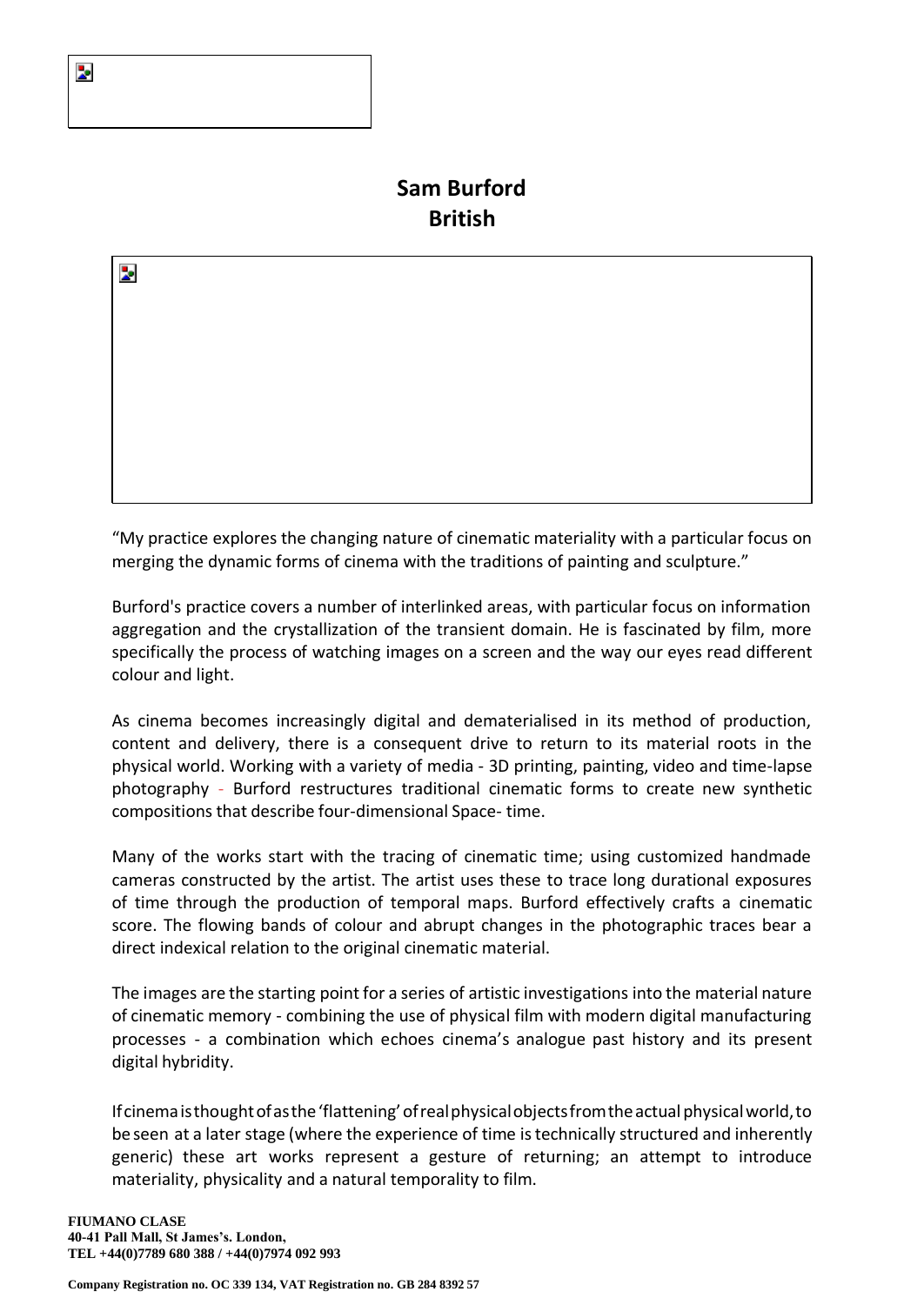## **Education**

- Awarded PHD, Chelsea Collage of Art and Design, London, UK
- MA Fine Art, Chelsea Collage of Art and Design, London, UK

#### **Awards and Public Exhibitions**

- To Sail Beyond the Sunset Generator Projects, Dundee. With the participation of the Scottish Arts Council. Olympic Commission – Motion Studies – Olympic Park, London Chelsea Foundry Fellowship, Chelsea Collage of Art, London
- Public commission, Plough Lane Landmark Sculpture, Wimbledon Football Club, London
- How We May Be Late at Tate, Tate Britain, London
- One Love: The Football Art Prize, The Lowry, Manchester
- D&AD Silver nomination for Best Album Cover packaging, UK

### **Bibliography & Public Lectures**

- In this Neck of the Woods, Central St Martins, London, Guest Speaker
- Sensingsite, Parasol Unit, London, Guest Speaker
- Suddeutsch Zeitung
- Art Monthly, February
- Bloomberg New Contemporaries 2009, Catalogue
- Future Reflections, Catalogue
- One Love: The Football Art Prize, Catalogue

#### **Selected Solo Exhibitions**

- Untitled San Francisco, Fiumano Clase, San Francisco, USA Kinosyne, Fiumano Clase, London
- Selected for Plan B @ David Zwirner, Fiumano Clase, NY, USA
- Fiat Lucks, Fiumano Projects, London
- Pulse Miami Beach, Fiumano Projects, Miami, USA
- REDUX / 3+1, Fiumano Projects, London
- Painted Cinema, Fiumano Fine Art, London
- Kingsgate Gallery, London
	- Arums Galerie, Paris, France

# **Selected Group Exhibitions**

- One by One, Fiumano Clase, Pall Mall, London
- Volta Basel, Switzerland, with Fiumano Clase
- Pulse Miami Beach, USA, with Fiumano Clase

# **Selected Group Exhibitions continued**

Art Central Hong Kong, HK, with Fiumano Clase London Art Fair, UK, with Fiumano Clase

Z.